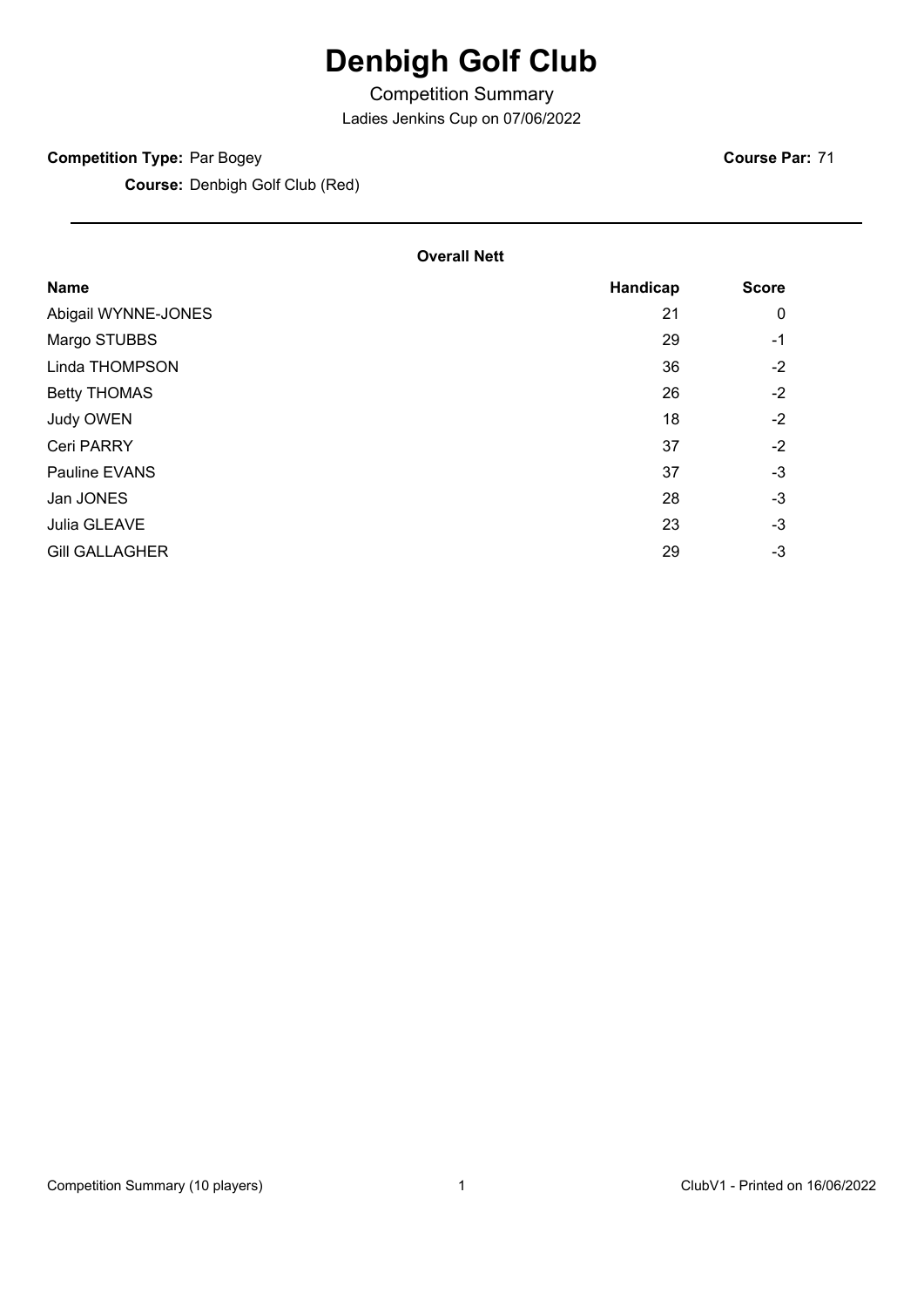## **Denbigh Golf Club**

Competition Result Ladies Jenkins Cup (07/06/2022)

**Score Type:** ParBogey

**Course/Tee:** Denbigh Golf Club (Red)

### **Division 1**

| <u>Pos</u>     | <b>Name</b>                   | Hcp | <b>Score Marker Name</b>  |
|----------------|-------------------------------|-----|---------------------------|
| 1              | Abigail WYNNE-JONES           | 21  | 0 Not Selected            |
| 2              | <b>Betty THOMAS</b>           | 26  | -2 Not Selected           |
| 3              | Judy OWEN                     | 18  | -2 Not Selected           |
| 4              | Jan JONES                     | 28  | -3 Not Selected           |
| 5              | Julia GLEAVE                  | 23  | -3 Not Selected           |
| 6              | Susan BAGGALEY                | 25  | -4 Not Selected           |
| $\overline{7}$ | <b>Helen OWENS</b>            | 27  | -5 Not Selected           |
| 8              | Valerie Lady Captain FLETCHER | 25  | -5 Not Selected           |
| 9              | Tanya MORRIS                  | 9   | -5 Not Selected           |
| 10             | <b>Christine JONES</b>        | 26  | -6 Not Selected           |
| 11             | Sandra MORRIS JONES           | 19  | -6 Not Selected           |
| 12             | <b>Tracey ELLIS</b>           | 14  | -6 Abigail Wynne<br>Kones |
| 13             | Jean GWYNN                    | 26  | -6 Not Selected           |
| 14             | Jenny JONES                   | 20  | -8 Not Selected           |
| 15             | <b>Melanie HANNEN</b>         | 18  | -8 Not Selected           |
| 16             | Maria MORGAN                  | 14  | -10 Not Selected          |
| 17             | Sue McCARTHY                  | 28  | -12 Not Selected          |

Register with HowDidiDo.com to view all your golfing statistics and competition results. It's FREE and over 500,000 golfers like you have done so already!